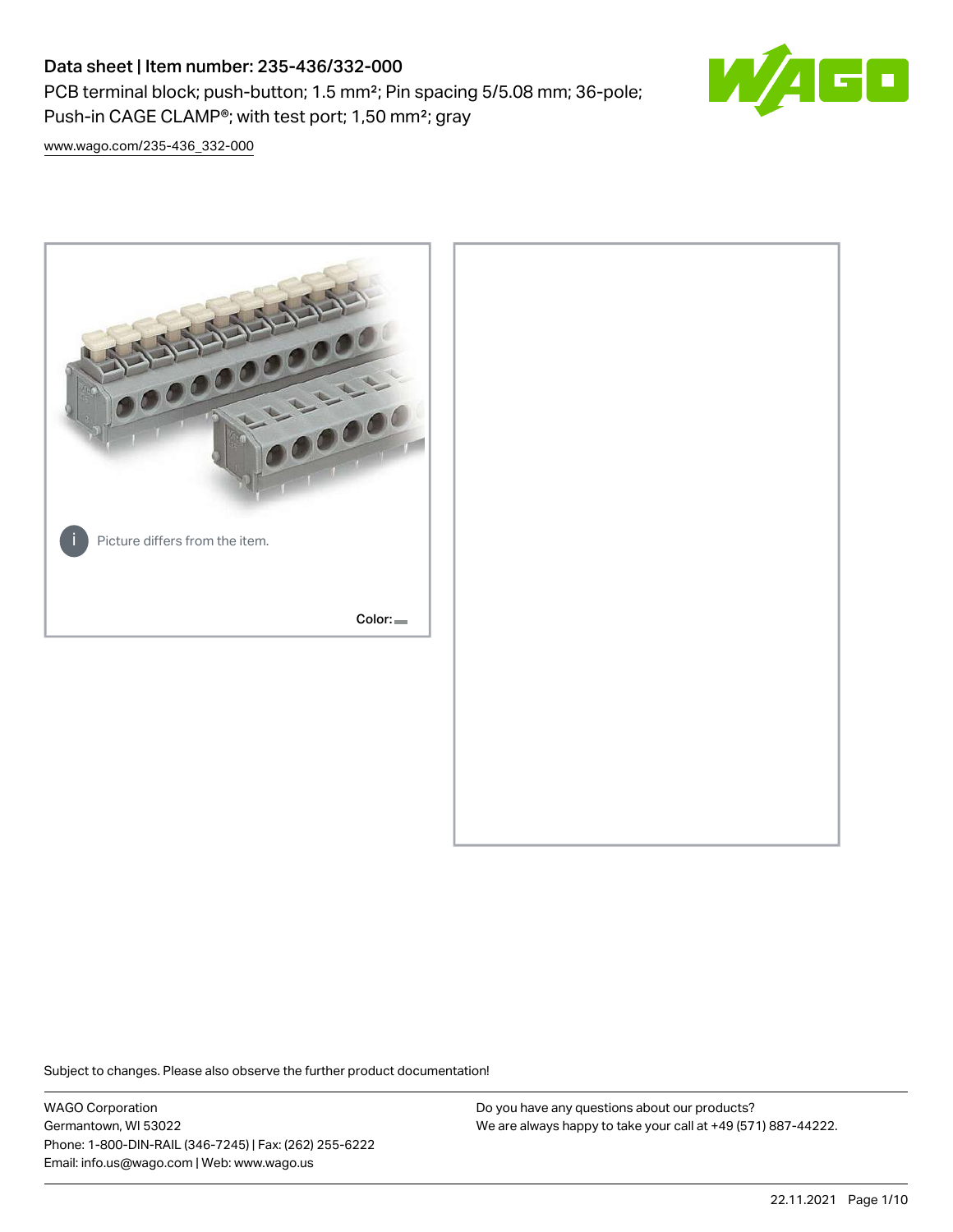

Dimensions in mm

 $L =$  (pole no. x pin spacing) + 1.5 mm

#### Item description

- **PCB terminal strips with push-buttons**
- **Push-in termination of solid and ferruled conductors**
- $\blacksquare$ Convenient termination/removal of fine-stranded conductors via push-buttons
- Set to metric or inch pin spacing by compressing terminal strips or pulling them apart

Subject to changes. Please also observe the further product documentation!

WAGO Corporation Germantown, WI 53022 Phone: 1-800-DIN-RAIL (346-7245) | Fax: (262) 255-6222 Email: info.us@wago.com | Web: www.wago.us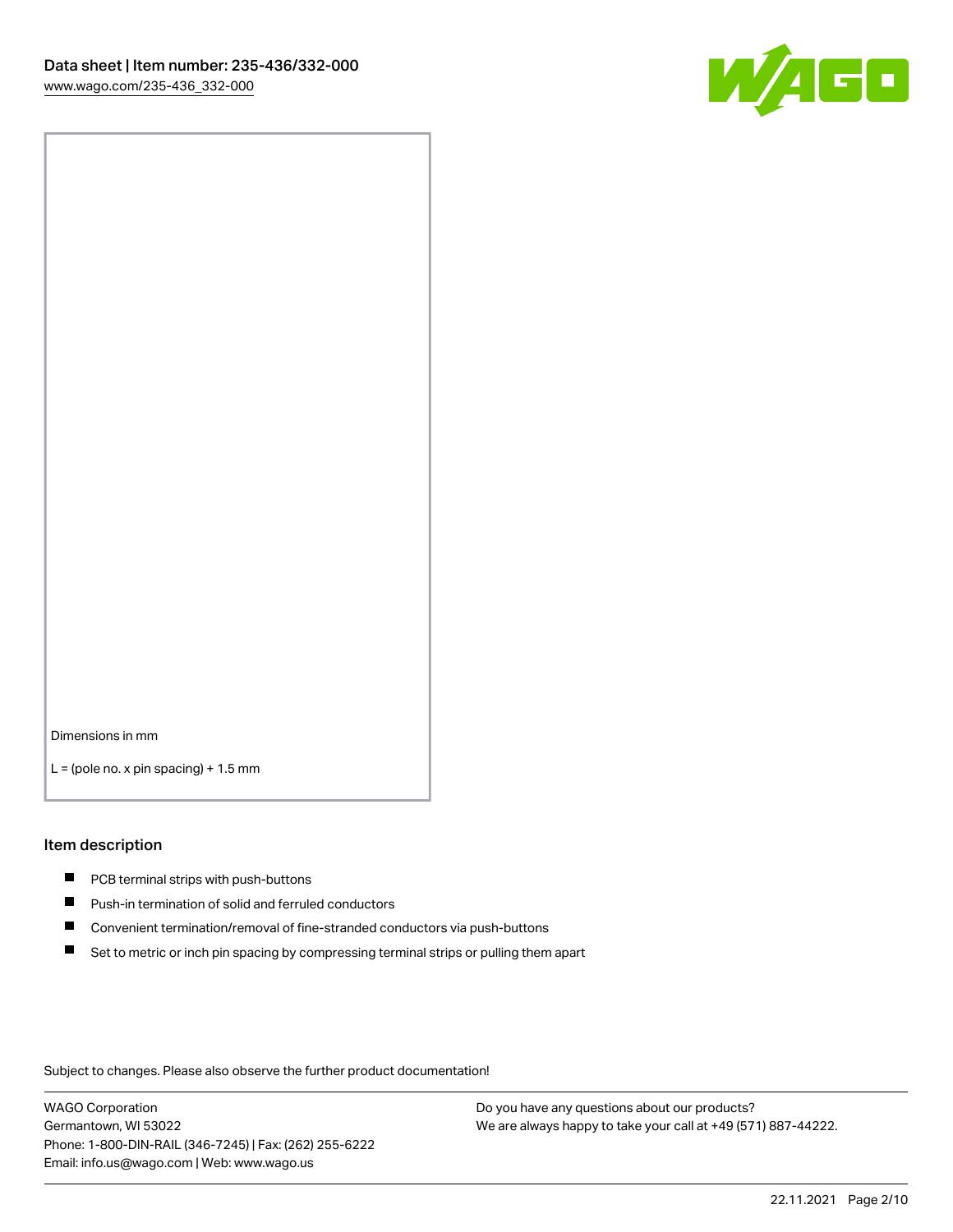

# Data

# Notes

| Other pole numbers                                           |
|--------------------------------------------------------------|
| Other colors                                                 |
| Terminal strips with 7.5/7.62 mm and 10/10.16 mm pin spacing |
| Mixed-color PCB connector strips                             |
| Direct marking                                               |
|                                                              |

# Electrical data

### IEC Approvals

| Ratings per                 | IEC/EN 60664-1                                            |
|-----------------------------|-----------------------------------------------------------|
| Rated voltage (III / 3)     | 250 V                                                     |
| Rated surge voltage (III/3) | 4 <sub>k</sub> V                                          |
| Rated voltage (III/2)       | 320 V                                                     |
| Rated surge voltage (III/2) | 4 <sub>k</sub> V                                          |
| Nominal voltage (II/2)      | 630 V                                                     |
| Rated surge voltage (II/2)  | 4 <sub>k</sub> V                                          |
| Rated current               | 17.5A                                                     |
| Legend (ratings)            | (III / 2) ≙ Overvoltage category III / Pollution degree 2 |

# UL Approvals

| Approvals per                  | UL 1059 |
|--------------------------------|---------|
| Rated voltage UL (Use Group B) | 300 V   |
| Rated current UL (Use Group B) | 10 A    |
| Rated voltage UL (Use Group D) | 300 V   |
| Rated current UL (Use Group D) | 10 A    |

# CSA Approvals

| Approvals per                   | CSA   |
|---------------------------------|-------|
| Rated voltage CSA (Use Group B) | 300 V |
| Rated current CSA (Use Group B) | 15 A  |

# Connection data

| Total number of connection points<br>,我们就是一个人的事情。""我们的人,我们就是我们的人,我们就是我们的人,我们就是我们的人,我们就是我们的人,我们就是我们的人,我们就是我们的人,我们就是我们 | 36 |  |
|----------------------------------------------------------------------------------------------------------------------|----|--|
|----------------------------------------------------------------------------------------------------------------------|----|--|

Subject to changes. Please also observe the further product documentation!

| <b>WAGO Corporation</b>                                | Do you have any questions about our products?                 |
|--------------------------------------------------------|---------------------------------------------------------------|
| Germantown, WI 53022                                   | We are always happy to take your call at +49 (571) 887-44222. |
| Phone: 1-800-DIN-RAIL (346-7245)   Fax: (262) 255-6222 |                                                               |
| Email: info.us@wago.com   Web: www.wago.us             |                                                               |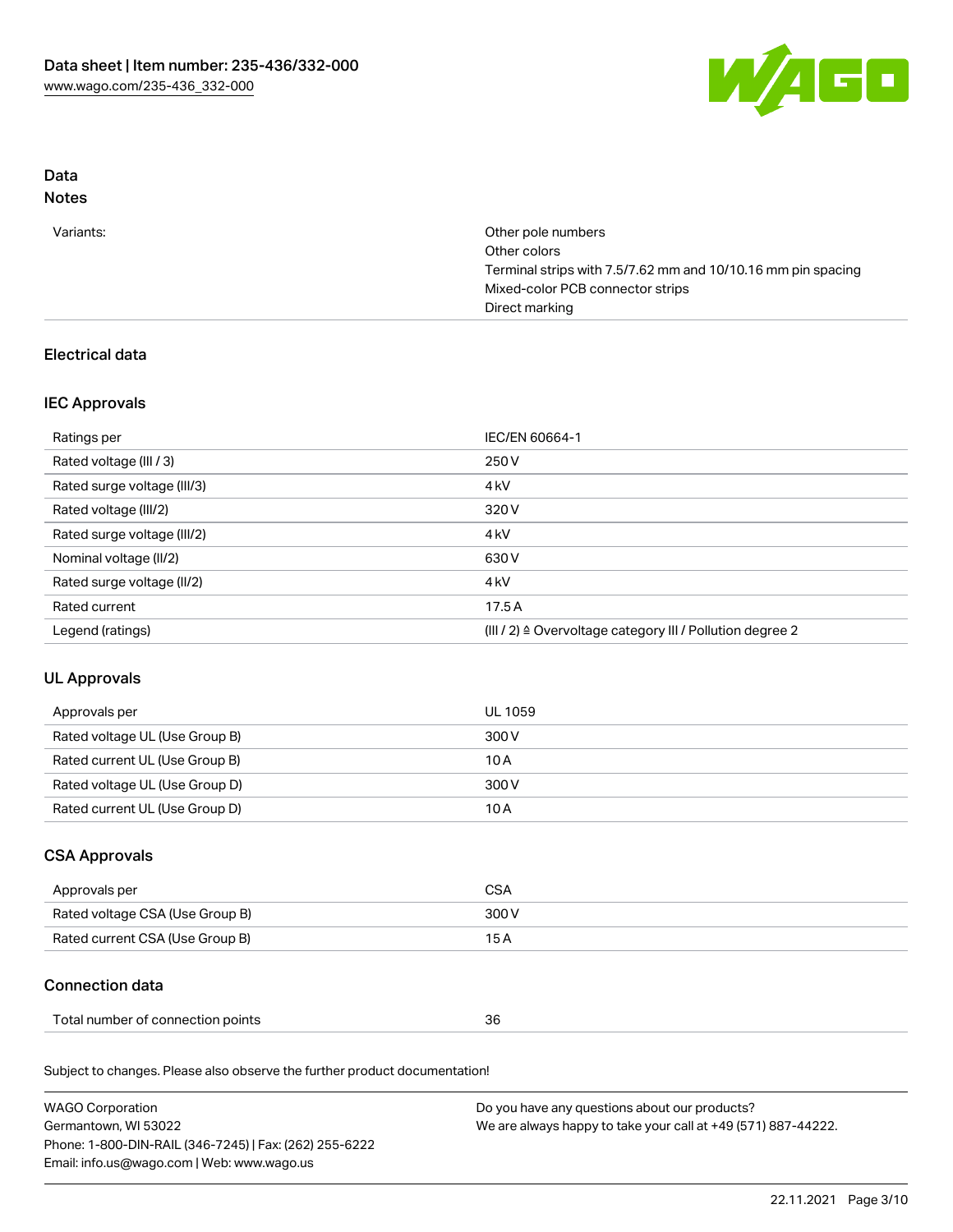[www.wago.com/235-436\\_332-000](http://www.wago.com/235-436_332-000)



| Total number of potentials | 36 |
|----------------------------|----|
| Number of connection types |    |
| Number of levels           |    |

### Connection 1

Connection technology **Push-in CAGE CLAMP<sup>®</sup>** 

|                                                   | PUSN-IN CAGE CLAMP                     |
|---------------------------------------------------|----------------------------------------|
| Actuation type                                    | Push-button                            |
| Solid conductor                                   | $0.21.5$ mm <sup>2</sup> / 20  14 AWG  |
| Fine-stranded conductor                           | $0.751.5$ mm <sup>2</sup> / 20  14 AWG |
| Fine-stranded conductor; with insulated ferrule   | $0.251$ mm <sup>2</sup>                |
| Fine-stranded conductor; with uninsulated ferrule | $0.251$ mm <sup>2</sup>                |
| Strip length                                      | $910$ mm / 0.35  0.39 inch             |
| Conductor connection direction to PCB             | 0°                                     |
| Number of poles                                   | 36                                     |

### Physical data

| Pin spacing                          | 5/5.08 mm / 0.197/0.2 inch |
|--------------------------------------|----------------------------|
| Width                                | 181.5 mm / 7.146 inch      |
| Height                               | 19.1 mm / 0.752 inch       |
| Height from the surface              | 15.5 mm / 0.61 inch        |
| Depth                                | 12.5 mm / 0.492 inch       |
| Solder pin length                    | 3.6 <sub>mm</sub>          |
| Solder pin dimensions                | $0.4 \times 0.8$ mm        |
| Drilled hole diameter with tolerance | 1 <sup>(+0.1)</sup> mm     |

### PCB contact

| PCB Contact                         | THT                                      |
|-------------------------------------|------------------------------------------|
| Solder pin arrangement              | over the entire terminal strip (in-line) |
| Number of solder pins per potential |                                          |

### Material data

| Color                       | gray                              |
|-----------------------------|-----------------------------------|
| Material group              |                                   |
| Insulation material         | Polyamide (PA66)                  |
| Flammability class per UL94 | V0                                |
| Clamping spring material    | Chrome nickel spring steel (CrNi) |

Subject to changes. Please also observe the further product documentation!

| <b>WAGO Corporation</b>                                | Do you have any questions about our products?                 |
|--------------------------------------------------------|---------------------------------------------------------------|
| Germantown, WI 53022                                   | We are always happy to take your call at +49 (571) 887-44222. |
| Phone: 1-800-DIN-RAIL (346-7245)   Fax: (262) 255-6222 |                                                               |
| Email: info.us@wago.com   Web: www.wago.us             |                                                               |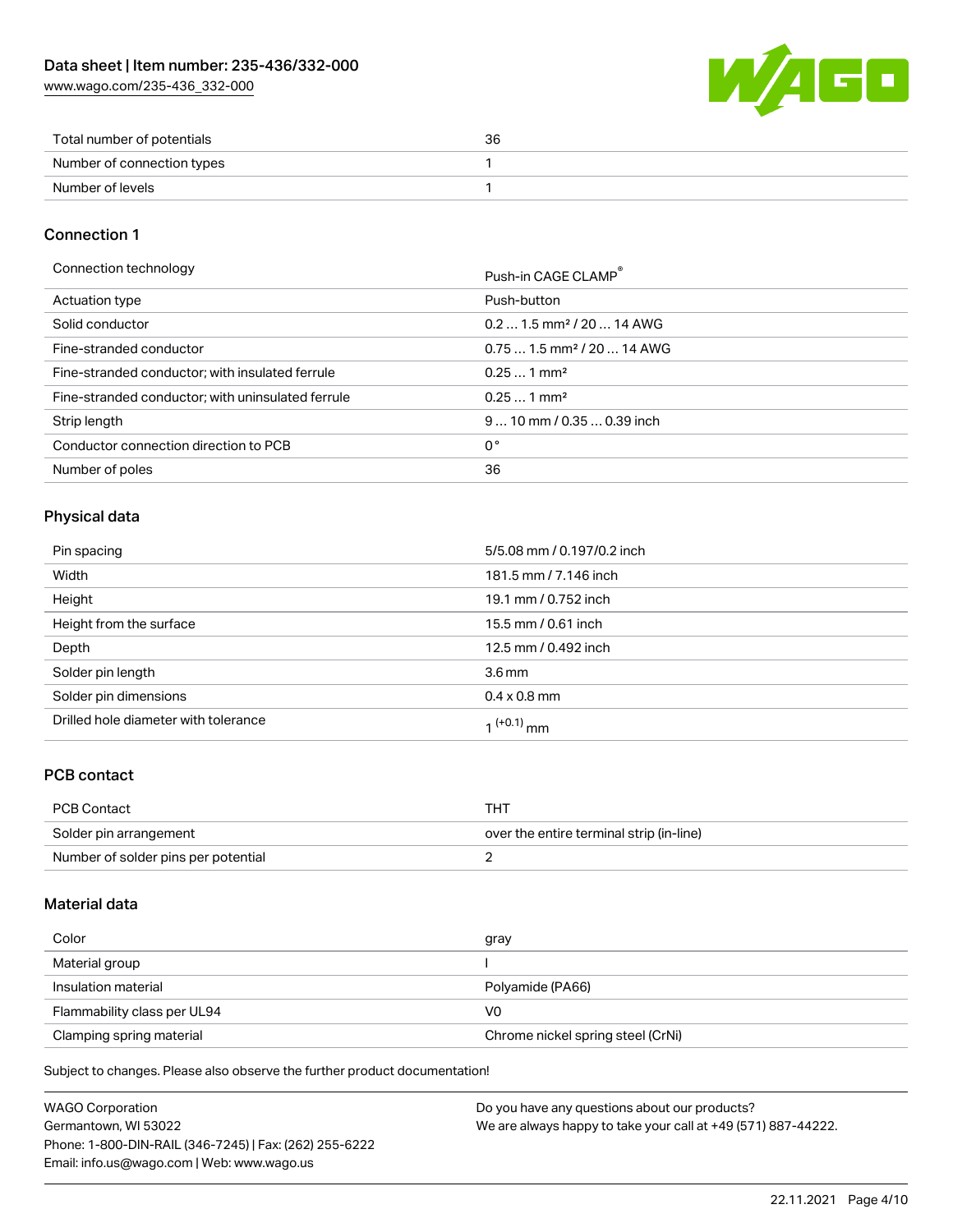[www.wago.com/235-436\\_332-000](http://www.wago.com/235-436_332-000)



| Contact material | Electrolytic copper (E <sub>Cu</sub> ) |
|------------------|----------------------------------------|
| Contact plating  | tin-plated                             |
| Fire load        | 0.508 MJ                               |
| Weight           | 27.5 g                                 |
|                  |                                        |

### Environmental requirements

| $\ldots$ +105 °C $\,$<br>Limit temperature range<br>-60 |  |
|---------------------------------------------------------|--|
|---------------------------------------------------------|--|

#### Commercial data

| Product Group         | 4 (Printed Circuit) |
|-----------------------|---------------------|
| PU (SPU)              | 20 (5) Stück        |
| Packaging type        | box                 |
| Country of origin     | CН                  |
| <b>GTIN</b>           | 4044918655675       |
| Customs tariff number | 85369010000         |

### Approvals / Certificates

#### UL-Approvals

|      |                               |                                 | Certificate |
|------|-------------------------------|---------------------------------|-------------|
| Logo | Approval                      | <b>Additional Approval Text</b> | name        |
|      | UL                            | $\overline{\phantom{a}}$        | E45172      |
| D    | UL International Germany GmbH |                                 |             |

### Optional accessories

#### Ferrules **Ferrule**  $\tilde{\chi}$ Item no.: 216-101 Ferrule; Sleeve for 0.5 mm² / AWG 22; uninsulated; electro-tin plated; silver-colored [www.wago.com/216-101](http://www.wago.com/216-101)  $\frac{1}{2}$ Item no.: 216-104 Ferrule; Sleeve for 1.5 mm² / AWG 16; uninsulated; electro-tin plated; silver-colored [www.wago.com/216-104](http://www.wago.com/216-104) ī Item no.: 216-106<br>Ferrule: Sleeve for 2.5 Ferrule; Sleeve for 2.5 mm² / AWG 14; uninsulated; electro-tin plated; silver-colored [www.wago.com/216-106](http://www.wago.com/216-106)

| Ferrule; Sleeve for 2.5 mm <sup>2</sup> / AWG 14; uninsulated; electro-tin plated; silver-colored    |                      |
|------------------------------------------------------------------------------------------------------|----------------------|
| ltem no.: 216-107<br>Ferrule; Sleeve for 4 mm <sup>2</sup> / AWG 12; uninsulated; electro-tin plated | www.wago.com/216-107 |

Subject to changes. Please also observe the further product documentation!

| <b>WAGO Corporation</b>                                | Do you have any questions about our products?                 |
|--------------------------------------------------------|---------------------------------------------------------------|
| Germantown, WI 53022                                   | We are always happy to take your call at +49 (571) 887-44222. |
| Phone: 1-800-DIN-RAIL (346-7245)   Fax: (262) 255-6222 |                                                               |
| Email: info.us@wago.com   Web: www.wago.us             |                                                               |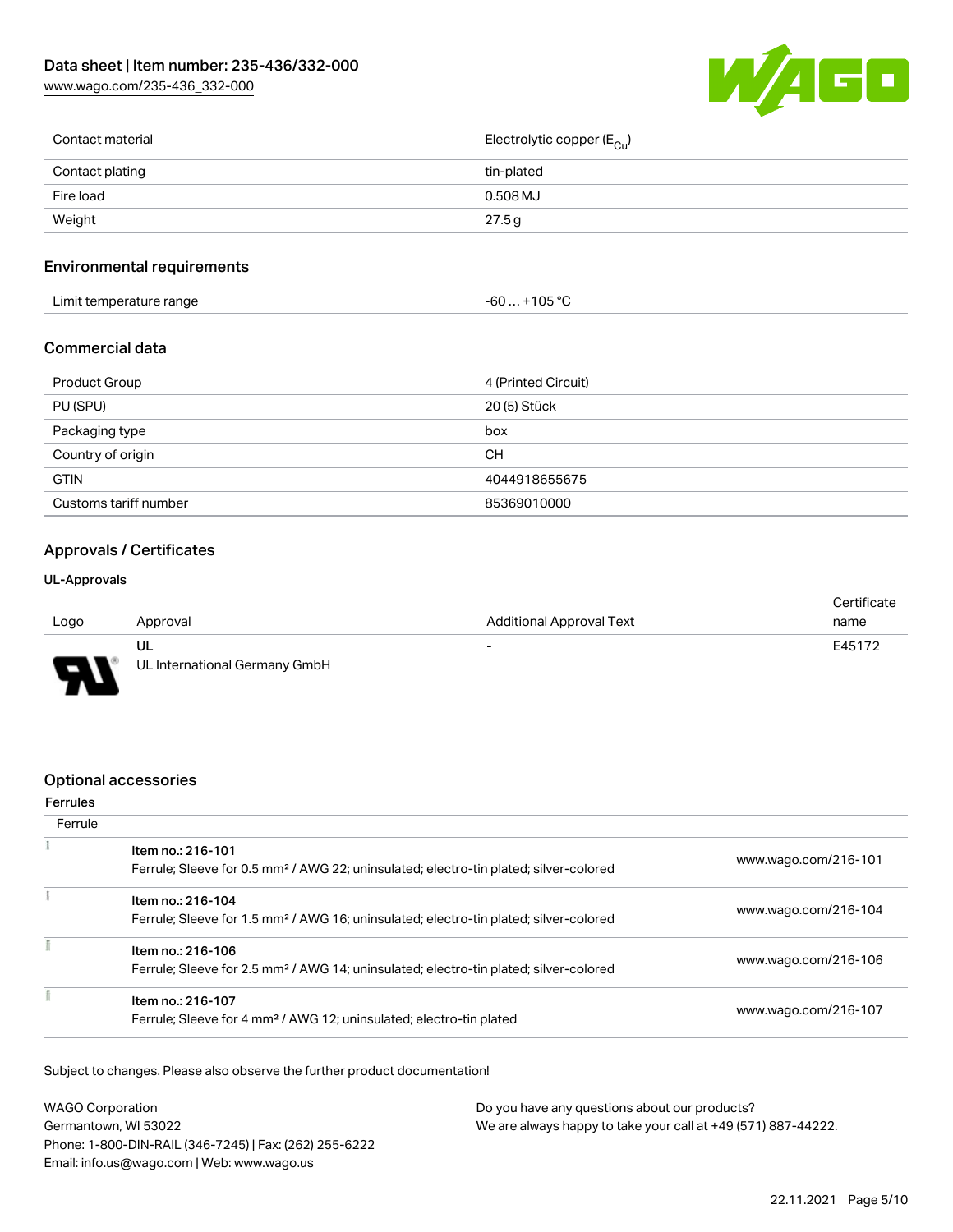[www.wago.com/235-436\\_332-000](http://www.wago.com/235-436_332-000)



| I | Item no.: 216-108<br>Ferrule; Sleeve for 6 mm <sup>2</sup> / AWG 10; uninsulated; electro-tin plated; silver-colored                                                               | www.wago.com/216-108 |
|---|------------------------------------------------------------------------------------------------------------------------------------------------------------------------------------|----------------------|
| I | Item no.: 216-109<br>Ferrule; Sleeve for 10 mm <sup>2</sup> / AWG 8; uninsulated; electro-tin plated                                                                               | www.wago.com/216-109 |
|   | Item no.: 216-102<br>Ferrule; Sleeve for 0.75 mm <sup>2</sup> / AWG 20; uninsulated; electro-tin plated; silver-colored                                                            | www.wago.com/216-102 |
|   | Item no.: 216-103<br>Ferrule; Sleeve for 1 mm <sup>2</sup> / AWG 18; uninsulated; electro-tin plated                                                                               | www.wago.com/216-103 |
| Π | Item no.: 216-110<br>Ferrule; Sleeve for 16 mm <sup>2</sup> / AWG 6; uninsulated; electro-tin plated; metallic brown                                                               | www.wago.com/216-110 |
|   | Item no.: 216-123<br>Ferrule; Sleeve for 1 mm <sup>2</sup> / AWG 18; uninsulated; electro-tin plated; silver-colored                                                               | www.wago.com/216-123 |
|   | Item no.: 216-122<br>Ferrule; Sleeve for 0.75 mm <sup>2</sup> / AWG 20; uninsulated; electro-tin plated; silver-colored                                                            | www.wago.com/216-122 |
|   | Item no.: 216-124<br>Ferrule; Sleeve for 1.5 mm <sup>2</sup> / AWG 16; uninsulated; electro-tin plated                                                                             | www.wago.com/216-124 |
|   | Item no.: 216-142<br>Ferrule; Sleeve for 0.75 mm <sup>2</sup> / 18 AWG; uninsulated; electro-tin plated; electrolytic copper; gastight<br>crimped; acc. to DIN 46228, Part 1/08.92 | www.wago.com/216-142 |
|   | Item no.: 216-132<br>Ferrule; Sleeve for 0.34 mm <sup>2</sup> / AWG 24; uninsulated; electro-tin plated                                                                            | www.wago.com/216-132 |
|   | Item no.: 216-121<br>Ferrule; Sleeve for 0.5 mm <sup>2</sup> / AWG 22; uninsulated; electro-tin plated; silver-colored                                                             | www.wago.com/216-121 |
|   | Item no.: 216-143<br>Ferrule; Sleeve for 1 mm <sup>2</sup> / AWG 18; uninsulated; electro-tin plated; electrolytic copper; gastight<br>crimped; acc. to DIN 46228, Part 1/08.92    | www.wago.com/216-143 |
|   | Item no.: 216-131<br>Ferrule; Sleeve for 0.25 mm <sup>2</sup> / AWG 24; uninsulated; electro-tin plated; silver-colored                                                            | www.wago.com/216-131 |
|   | Item no.: 216-141<br>Ferrule; Sleeve for 0.5 mm <sup>2</sup> / 20 AWG; uninsulated; electro-tin plated; electrolytic copper; gastight<br>crimped; acc. to DIN 46228, Part 1/08.92  | www.wago.com/216-141 |
|   | Item no.: 216-152<br>Ferrule; Sleeve for 0.34 mm <sup>2</sup> / AWG 24; uninsulated; electro-tin plated                                                                            | www.wago.com/216-152 |
|   | Item no.: 216-203<br>Ferrule; Sleeve for 1 mm <sup>2</sup> / AWG 18; insulated; electro-tin plated; red                                                                            | www.wago.com/216-203 |
| I | Item no.: 216-206<br>Ferrule; Sleeve for 2.5 mm <sup>2</sup> / AWG 14; insulated; electro-tin plated; blue                                                                         | www.wago.com/216-206 |
|   | Item no.: 216-207<br>Ferrule; Sleeve for 4 mm <sup>2</sup> / AWG 12; insulated; electro-tin plated; gray                                                                           | www.wago.com/216-207 |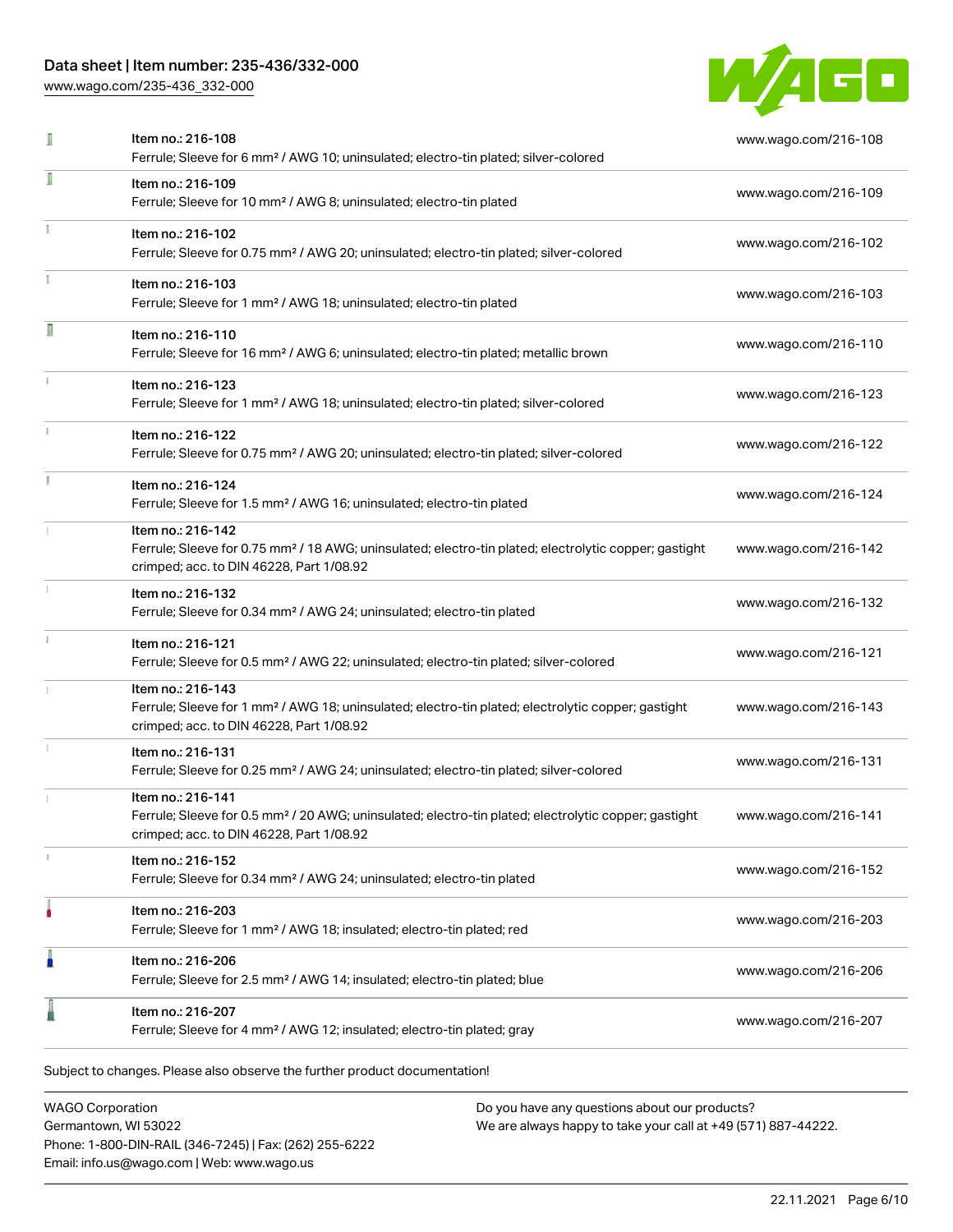[www.wago.com/235-436\\_332-000](http://www.wago.com/235-436_332-000)



| Item no.: 216-202<br>Ferrule; Sleeve for 0.75 mm <sup>2</sup> / 18 AWG; insulated; electro-tin plated; gray                                                                                                | www.wago.com/216-202 |
|------------------------------------------------------------------------------------------------------------------------------------------------------------------------------------------------------------|----------------------|
| Item no.: 216-151<br>Ferrule; Sleeve for 0.25 mm <sup>2</sup> / AWG 24; uninsulated; electro-tin plated                                                                                                    | www.wago.com/216-151 |
| Item no.: 216-204<br>Ferrule; Sleeve for 1.5 mm <sup>2</sup> / AWG 16; insulated; electro-tin plated; black                                                                                                | www.wago.com/216-204 |
| Item no.: 216-209<br>Ferrule; Sleeve for 10 mm <sup>2</sup> / AWG 8; insulated; electro-tin plated; red                                                                                                    | www.wago.com/216-209 |
| Item no.: 216-205<br>Ferrule; Sleeve for 2.08 mm <sup>2</sup> / AWG 14; insulated; electro-tin plated; yellow                                                                                              | www.wago.com/216-205 |
| Item no.: 216-144<br>Ferrule; Sleeve for 1.5 mm <sup>2</sup> / AWG 16; uninsulated; electro-tin plated; electrolytic copper; gastight<br>crimped; acc. to DIN 46228, Part 1/08.92; silver-colored          | www.wago.com/216-144 |
| Item no.: 216-208<br>Ferrule; Sleeve for 6 mm <sup>2</sup> / AWG 10; insulated; electro-tin plated; electrolytic copper; gastight crimped; www.wago.com/216-208<br>acc. to DIN 46228, Part 4/09.90; yellow |                      |
| Item no.: 216-201<br>Ferrule; Sleeve for 0.5 mm <sup>2</sup> / 20 AWG; insulated; electro-tin plated; white                                                                                                | www.wago.com/216-201 |
| Item no.: 216-223<br>Ferrule; Sleeve for 1 mm <sup>2</sup> / AWG 18; insulated; electro-tin plated; red                                                                                                    | www.wago.com/216-223 |
| Item no.: 216-210<br>Ferrule; Sleeve for 16 mm <sup>2</sup> / AWG 6; insulated; electro-tin plated; electrolytic copper; gastight crimped; www.wago.com/216-210<br>acc. to DIN 46228, Part 4/09.90; blue   |                      |
| Item no.: 216-241<br>Ferrule; Sleeve for 0.5 mm <sup>2</sup> / 20 AWG; insulated; electro-tin plated; electrolytic copper; gastight<br>crimped; acc. to DIN 46228, Part 4/09.90; white                     | www.wago.com/216-241 |
| Item no.: 216-242<br>Ferrule; Sleeve for 0.75 mm <sup>2</sup> / 18 AWG; insulated; electro-tin plated; electrolytic copper; gastight<br>crimped; acc. to DIN 46228, Part 4/09.90; gray                     | www.wago.com/216-242 |
| Item no.: 216-222<br>Ferrule; Sleeve for 0.75 mm <sup>2</sup> / 18 AWG; insulated; electro-tin plated; gray                                                                                                | www.wago.com/216-222 |
| Item no.: 216-221<br>Ferrule; Sleeve for 0.5 mm <sup>2</sup> / 20 AWG; insulated; electro-tin plated; white                                                                                                | www.wago.com/216-221 |
| Item no.: 216-224<br>Ferrule; Sleeve for 1.5 mm <sup>2</sup> / AWG 16; insulated; electro-tin plated; black                                                                                                | www.wago.com/216-224 |
| Item no.: 216-243<br>Ferrule; Sleeve for 1 mm <sup>2</sup> / AWG 18; insulated; electro-tin plated; electrolytic copper; gastight crimped; www.wago.com/216-243<br>acc. to DIN 46228, Part 4/09.90; red    |                      |
| Item no.: 216-244<br>Ferrule; Sleeve for 1.5 mm <sup>2</sup> / AWG 16; insulated; electro-tin plated; electrolytic copper; gastight<br>crimped; acc. to DIN 46228, Part 4/09.90; black                     | www.wago.com/216-244 |
|                                                                                                                                                                                                            |                      |

WAGO Corporation Germantown, WI 53022 Phone: 1-800-DIN-RAIL (346-7245) | Fax: (262) 255-6222 Email: info.us@wago.com | Web: www.wago.us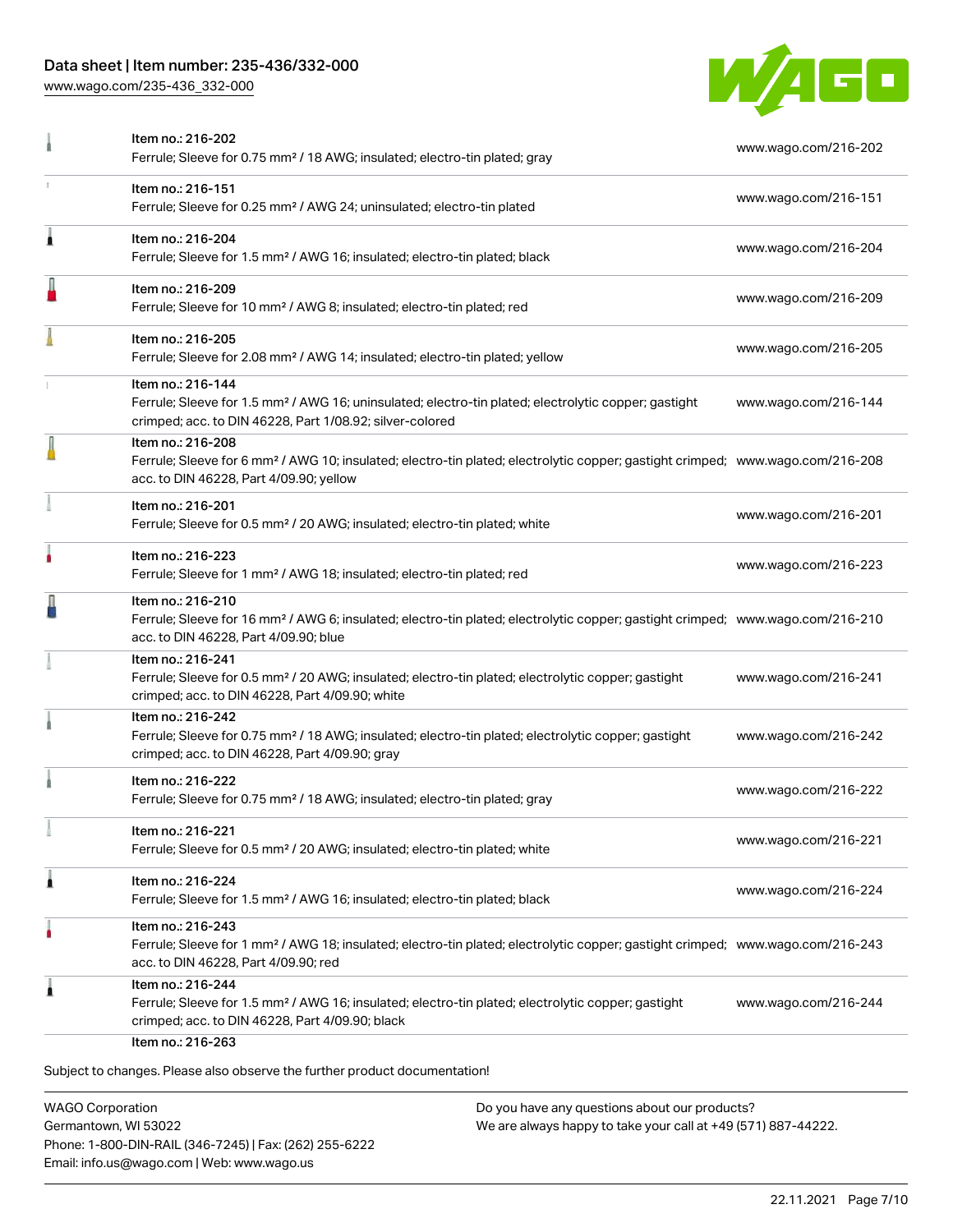[www.wago.com/235-436\\_332-000](http://www.wago.com/235-436_332-000)



|   | Ferrule; Sleeve for 1 mm <sup>2</sup> / AWG 18; insulated; electro-tin plated; electrolytic copper; gastight crimped; www.wago.com/216-263<br>acc. to DIN 46228, Part 4/09.90; red                         |                      |
|---|------------------------------------------------------------------------------------------------------------------------------------------------------------------------------------------------------------|----------------------|
| Å | Item no.: 216-246<br>Ferrule; Sleeve for 2.5 mm <sup>2</sup> / AWG 14; insulated; electro-tin plated; electrolytic copper; gastight<br>crimped; acc. to DIN 46228, Part 4/09.90; blue                      | www.wago.com/216-246 |
| Å | Item no.: 216-266<br>Ferrule; Sleeve for 2.5 mm <sup>2</sup> / AWG 14; insulated; electro-tin plated; electrolytic copper; gastight<br>crimped; acc. to DIN 46228, Part 4/09.90; blue                      | www.wago.com/216-266 |
| Â | Item no.: 216-264<br>Ferrule; Sleeve for 1.5 mm <sup>2</sup> / AWG 16; insulated; electro-tin plated; electrolytic copper; gastight<br>crimped; acc. to DIN 46228, Part 4/09.90; black                     | www.wago.com/216-264 |
| Â | Item no.: 216-284<br>Ferrule; Sleeve for 1.5 mm <sup>2</sup> / AWG 16; insulated; electro-tin plated; electrolytic copper; gastight<br>crimped; acc. to DIN 46228, Part 4/09.90; black                     | www.wago.com/216-284 |
| I | Item no.: 216-286<br>Ferrule; Sleeve for 2.5 mm <sup>2</sup> / AWG 14; insulated; electro-tin plated; electrolytic copper; gastight<br>crimped; acc. to DIN 46228, Part 4/09.90; blue                      | www.wago.com/216-286 |
| I | Item no.: 216-287<br>Ferrule; Sleeve for 4 mm <sup>2</sup> / AWG 12; insulated; electro-tin plated; electrolytic copper; gastight crimped; www.wago.com/216-287<br>acc. to DIN 46228, Part 4/09.90; gray   |                      |
|   | Item no.: 216-262<br>Ferrule; Sleeve for 0.75 mm <sup>2</sup> / 18 AWG; insulated; electro-tin plated; electrolytic copper; gastight<br>crimped; acc. to DIN 46228, Part 4/09.90; gray                     | www.wago.com/216-262 |
|   | Item no.: 216-288<br>Ferrule; Sleeve for 6 mm <sup>2</sup> / AWG 10; insulated; electro-tin plated; electrolytic copper; gastight crimped; www.wago.com/216-288<br>acc. to DIN 46228, Part 4/09.90; yellow |                      |
| ł | Item no.: 216-289<br>Ferrule; Sleeve for 10 mm <sup>2</sup> / AWG 8; insulated; electro-tin plated; electrolytic copper; gastight crimped; www.wago.com/216-289<br>acc. to DIN 46228, Part 4/09.90; red    |                      |
|   | Item no.: 216-301<br>Ferrule; Sleeve for 0.25 mm <sup>2</sup> / AWG 24; insulated; electro-tin plated; yellow                                                                                              | www.wago.com/216-301 |
|   | Item no.: 216-321<br>Ferrule; Sleeve for 0.25 mm <sup>2</sup> / AWG 24; insulated; electro-tin plated; yellow                                                                                              | www.wago.com/216-321 |
|   | Item no.: 216-322<br>Ferrule; Sleeve for 0.34 mm <sup>2</sup> / 22 AWG; insulated; electro-tin plated; green                                                                                               | www.wago.com/216-322 |
| l | Item no.: 216-267<br>Ferrule; Sleeve for 4 mm <sup>2</sup> / AWG 12; insulated; electro-tin plated; electrolytic copper; gastight crimped; www.wago.com/216-267<br>acc. to DIN 46228, Part 4/09.90; gray   |                      |
|   | Item no.: 216-302<br>Ferrule; Sleeve for 0.34 mm <sup>2</sup> / 22 AWG; insulated; electro-tin plated; light turquoise                                                                                     | www.wago.com/216-302 |
|   |                                                                                                                                                                                                            |                      |

Subject to changes. Please also observe the further product documentation!

WAGO Corporation Germantown, WI 53022 Phone: 1-800-DIN-RAIL (346-7245) | Fax: (262) 255-6222 Email: info.us@wago.com | Web: www.wago.us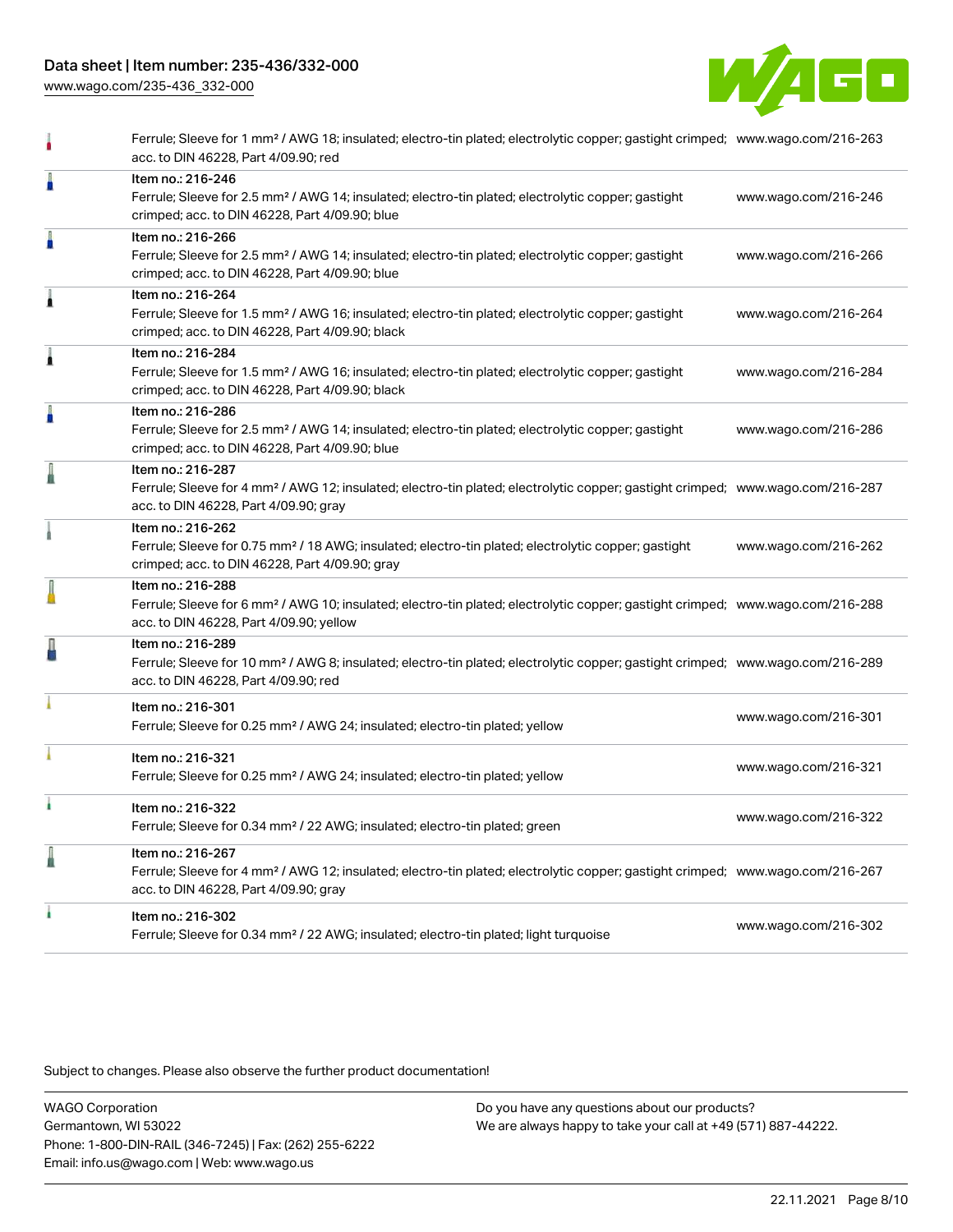

# Downloads Documentation

Additional Information

Technical explanations and political explanations and political explanations and political explanations of political explanations of political explanations of political explanations of political explanations of political e 2.0 MB [Download](https://www.wago.com/global/d/1435602)

### Installation Notes

#### Conductor termination



Inserting/removing fine-stranded conductors via push-button.



Insert/remove fine-stranded conductors with ferrules via push-button.



Insert solid conductors via push-in termination.

### Installation





Combining 1- and 2-conductor terminal blocks with different pin spacing.

#### **Testing**

Subject to changes. Please also observe the further product documentation!

WAGO Corporation Germantown, WI 53022 Phone: 1-800-DIN-RAIL (346-7245) | Fax: (262) 255-6222 Email: info.us@wago.com | Web: www.wago.us